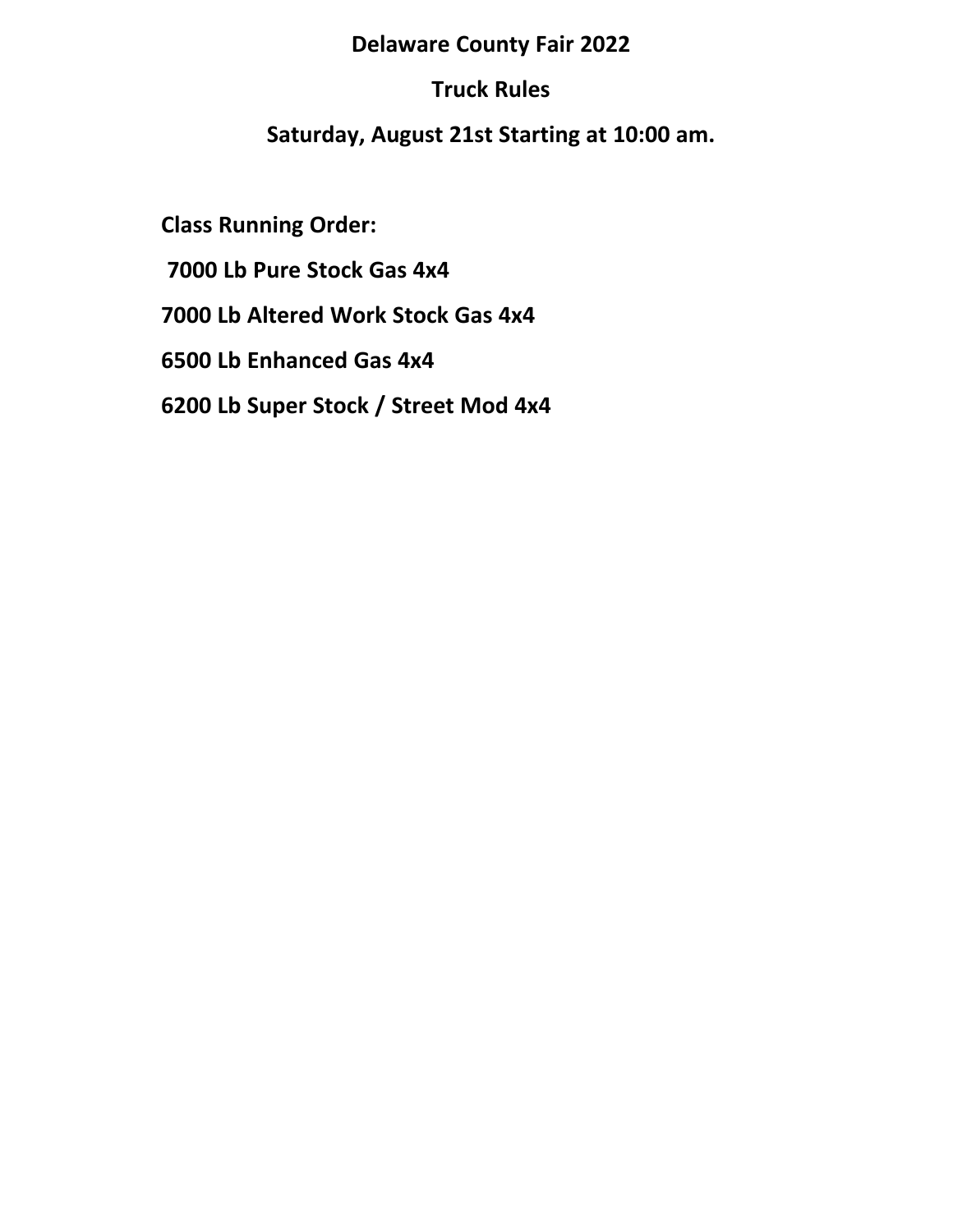# **7000 LB - Pure Stock Gas 4x4**

This class is for pure stock, unmodified factory trucks. Trucks must be daily driven, registered, inspected, and insured. These trucks shall be driven to the competition. Only over the road legal gas with an octane rating of 87-93 is allowed. No race gas or E-85 allowed in this class. *Drivers must reside in Delaware County and have a valid NYS driver's license. If spots remain open in the class we will fill on a first come first serve basis.* 

- 1. **BODY:** Body must be a complete OEM truck body unaltered.
- 2. **Ballast:** Ballast is permitted. Hanging front weight is prohibited. Ballast may be added in the bed of the truck and properly secured. No weights allowed anywhere else on the truck.
- 3. **Batteries:** Batteries must be securely mounted in the factory location. No additional batteries may be added in other locations.
- 4. **Brakes:** Factory functioning unaltered 4 wheel brakes are mandatory.
- 5. **Chassis:** OEM ½, ¾, or 1 Ton unaltered frame is mandatory. .
- 6. **Driveline:** OEM transmission and transfer case is required. OEM Front and Rear Axles are required. All driveline components must be from a 1 ton or smaller pickup.
- 7. **Engine:** Engine must be unaltered and factory installed at the time of the original build of the vehicle.
- 8. **Carburetors or injection system:** Factory installed and unaltered from the time of the original build of the vehicle.
- 9. **Exhaust:** Factory type unaltered.
- 10. **Fuel System:** Factory type unaltered.
- 11. **Suspension:** Front and Rear suspension must be fully functioning and no blocking allowed. No traction bars allowed.
- 12. **Wheels and Tires:** No cut, altered, studded, Duals, or tire chains. DOT rated wheels and tires only. Max tire size is 35".
- 13. **Hitch:** OEM style, Manufacturer built Hitches only. No altered hitch angles. No draw bars. No custom built hitches. Fixed Horizontal clevises only, with a minimum hole size of 3.5"x3.57". Maximum height of Hitch shall be 26" to the top of the hook point. Hook point shall must extend past the furthest point of the body.

## 14. **Hook Fee - \$15.00**

## 15. **Payout:**

First \$100.00 Second \$75.00 Third \$65.00 Fourth \$50.00 Firth & Sixth \$35.00 Seventh thru Tenth \$25.00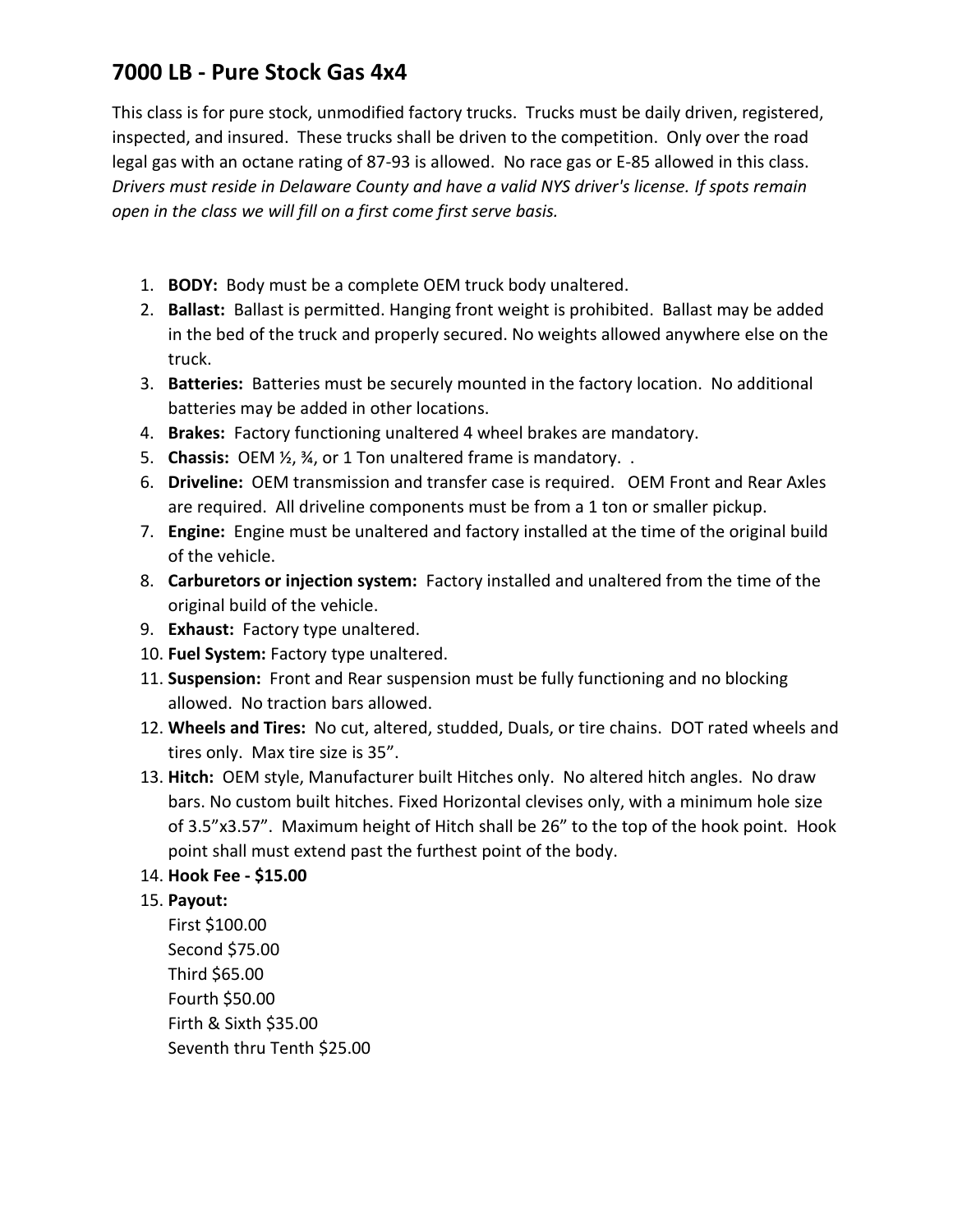# **7000 LB – Altered Work Stock Gas 4x4**

This class is for the grey area trucks that may be underbuilt for the "Enhanced Gas Class" but are overbuilt for the regular "Work Stock Gas Class". Truck must still be registered, inspected, and insured.

- 16. **BODY:** Body must be a complete OEM truck body. Must have a complete factory truck bed, including sheet metal floor and bed sides. Cab must have a complete interior, including a factory seat. Front fenders may be trimmed for tire clearance, but must have factory inner fender wells. Must have a hood and the hood must remain latched while competing.
- 17. **Ballast:** Ballast is permitted. Hanging front weight is prohibited. Ballast may be added in the bed of the truck only. No hidden weight or ballast in the cab.
- 18. **Batteries:** Batteries must be securely mounted in the factory location. No additional batteries may be added in other locations.
- 19. **Brakes:** Factory functioning 4 wheel brakes are mandatory.
- 20. **Chassis:** OEM ½, ¾, or 1 Ton frame is mandatory. Full length of factory frame is required. Back half conversions or tube chassis are prohibited. Engine must be mounted in factory location on the frame.
- 21. **Driveline:** OEM transmission and transfer case is required. OEM Front and Rear Axles are required. All driveline components must be from a 1 ton or smaller pickup.
- 22. **Engine:** Engine must be naturally aspirated. Factory Type exhaust manifold only. Factory cast iron cylinder heads.
- 23. **Carburetors:** No Dominators or Dominator flange carburetors. Base of carburetor is limited to 4150 size.
- 24. **Exhaust:** Factory type cast iron exhaust manifolds are required. No Headers at all. Mufflers are mandatory and exhaust must extend at least behind the cab.
- 25. **Fuel System:** Factory fuel tank required. No fuel cells. All Fuels are permitted. Electric fuel pumps that are not connected to the key switch must have a kill switch clearly marked.
- 26. **Suspension:** Front and Rear suspension must have at least 1" of travel. No Airbags and no traction bars.
- 27. **Wheels and Tires:** No cut, altered, studded, Duals, or tire chains. DOT rated wheels and tires only.
- 28. **Hitch:** OEM style, Manufacturer built class 3 Hitches only. No altered hitch angles. No draw bars. No custom built hitches. Fixed Horizontal clevises only, with a minimum hole size of 3.5"x3.57". Maximum height of Hitch shall be 26" to the top of the hook point. Hook point shall must extend past the furthest point of the body.

## **Payouts for the Altered Work Stock Class shall be:**

**1 st \$ 250 2**  $$150$   $$^{rd}$ **rd \$ 100**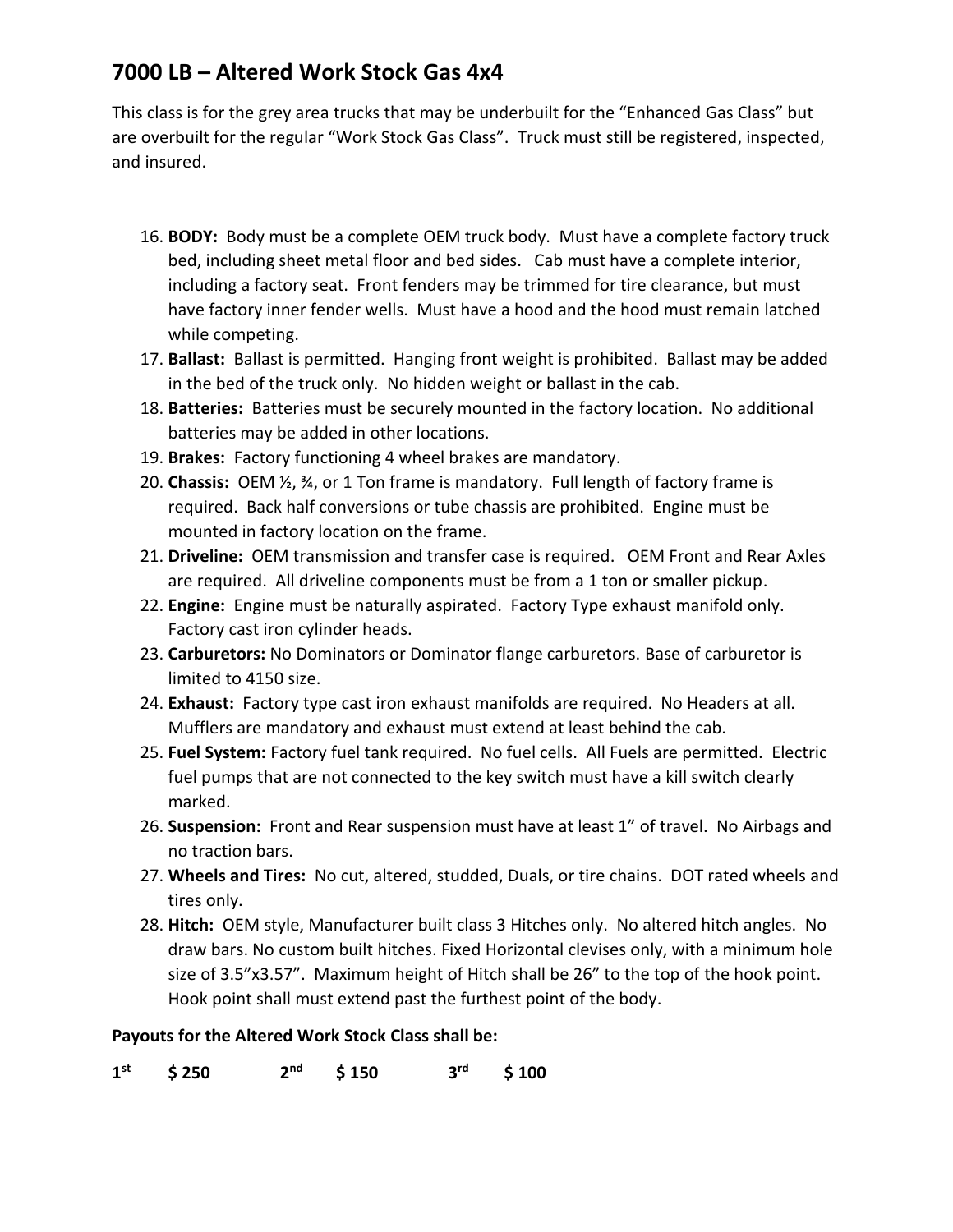## **6500LB – Enhanced Gas 4x4**

This class is for moderately built trucks for pulling competition. Headers are allowed in this class as well as engine upgrades, safety upgrades, and suspension blocking. Ballast can be added to the front of the trucks or in the body of the truck but shall not extend in front of the OEM front bumper location.

- **1. Body:** Body must be a complete OEM truck body. Must have a complete factory truck bed, including sheet metal floor and bed sides. Cab must have a complete interior, including a factory seat. Front fenders may be trimmed for tire clearance, but must have factory inner fender wells. Musty have a hood and the hood must remain latched while competing.
- **2. Ballast:** Ballast is permitted. Hanging front weight is prohibited. All weights added to the truck shall be under or behind the front bumper and safely mounted. Ballast can be added anywhere in the body or bed of the truck so long as it does not create a safety hazard for the driver or spectators.
- **3. Batteries:** Batteries must be securely mounted in the factory location. No additional batteries may be added in other locations.
- **4. Brakes:** Factory functioning 4 wheel brakes are mandatory.
- **5. Chassis:** OEM ½, ¾, or 1 Ton frame is mandatory. Full length of factory frame is required. Back half conversions or tube chassis are prohibited. Engine must be mounted in factory location on the frame.
- **6. Driveline:** OEM transmission and transfer case is required. OEM Front and Rear Axles are required. All driveline components must be from a 1 ton or smaller pickup.
- **7. Engine:** Engine must be naturally aspirated and match the factory make. Maximum Cubic inch allowed is 500 plus or minus 1%. Heads shall be made of cast Iron for Big block engines. Only Small block engines can have aluminum heads.
- **8. Bumpers**: Front bumpers must be unaltered OEM or equivalent. No homemade bumpers allowed. Brush guards or lower plow frames are allowed as long as they appear unaltered.
- **9. Carburetors:** No Dominators or Dominator flange carburetors (4500 base plates). Base of carburetor is limited to 4150.
- **10. Exhaust**: Must exit behind cab. Open exhaust is permitted for this class.
- **11. Suspension:** Front and Rear suspension can be blocked so that there is no travel using bump stops. Leaf Spring suspensions or stock suspensions required. Axles are not to be attached directly to the frame like a street mod / Pro Stock.
- **12. Wheels and Tires:** No cut, altered, studded, Duals, or tire chains. DOT rated wheels and tires only. Max 35" diameter tire size.
- **13. Hitch:** OEM style, Manufacturer built class 3 Hitches and Draw bar type hitches allowed. Fixed Horizontal clevises only, with a minimum hole size of 3.5"x3.57". Maximum height of Hitch shall be 26" to the top of the hook point. Hook point shall must extend past the furthest point of the body.
- **14. Driveshaft Loops**: All trucks must have a minimum of six-inch wide u-joint shields around the rear and the front u-joints constructed of at least 1/4 inch steel or 3/8-inch aluminum that will safely contain the u-joints and the end of the rear shaft. Chain safety loops are not permitted. Drive shafts must have at least two loops on each shaft with a minimum of 3/4" wide and 1/8" thick steel or 1/4" aluminum.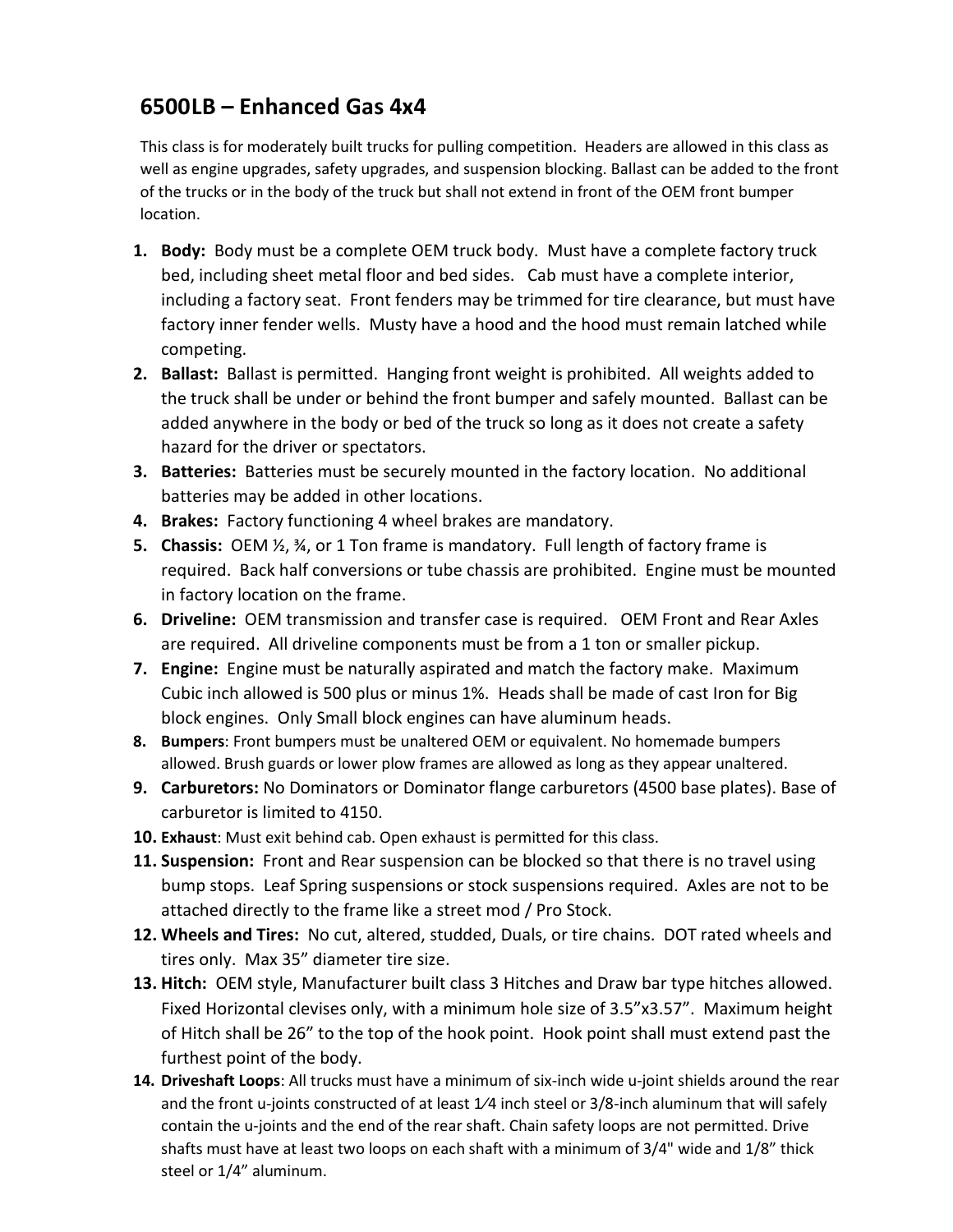- **15. Wheelbase**: The vehicle must retain the original factory wheelbase and track width. No offset is allowed for the front tire vs rear tire tracking width.
- **16. Safety**: All trucks must have a working kill switch with a minimum of a 2" round diameter ring. located in the rear center of the truck easy to reach and free from the chain and draw bar. When pulled must kill all power to the ignition and fuel pump.
- **17. Fire Extinguisher System**: A minimum of a 2lb fire extinguisher must be loaded and in the vehicle.
- **18.** Steering: The vehicle must retain the full, original OEM steering gear. The vehicle must retain the original OEM power steering assistance, if it was so equipped. Additional stabilizers are permitted. Non OEM power assist methods are prohibited.
- **19.** Nitrous Oxide: AND THE USE OF OTHER OXYGEN EXTENDERS ARE PROHIBITED.
- **20.** Transmission: Must be from a passenger vehicle rated one ton or less. All trucks require a reverse light. Automatic transmissions require a SFI certified blanket, SFI certified shield, or complete SFI certified transmission housing. Manual transmissions require a SFI certified bell housing.

#### **Payouts for the Enhanced Gas 4x4 Class shall be:**

**1**  $$300$   $2<sup>nd</sup>$  $$ 200$   $$^{rd}$ **rd \$ 100**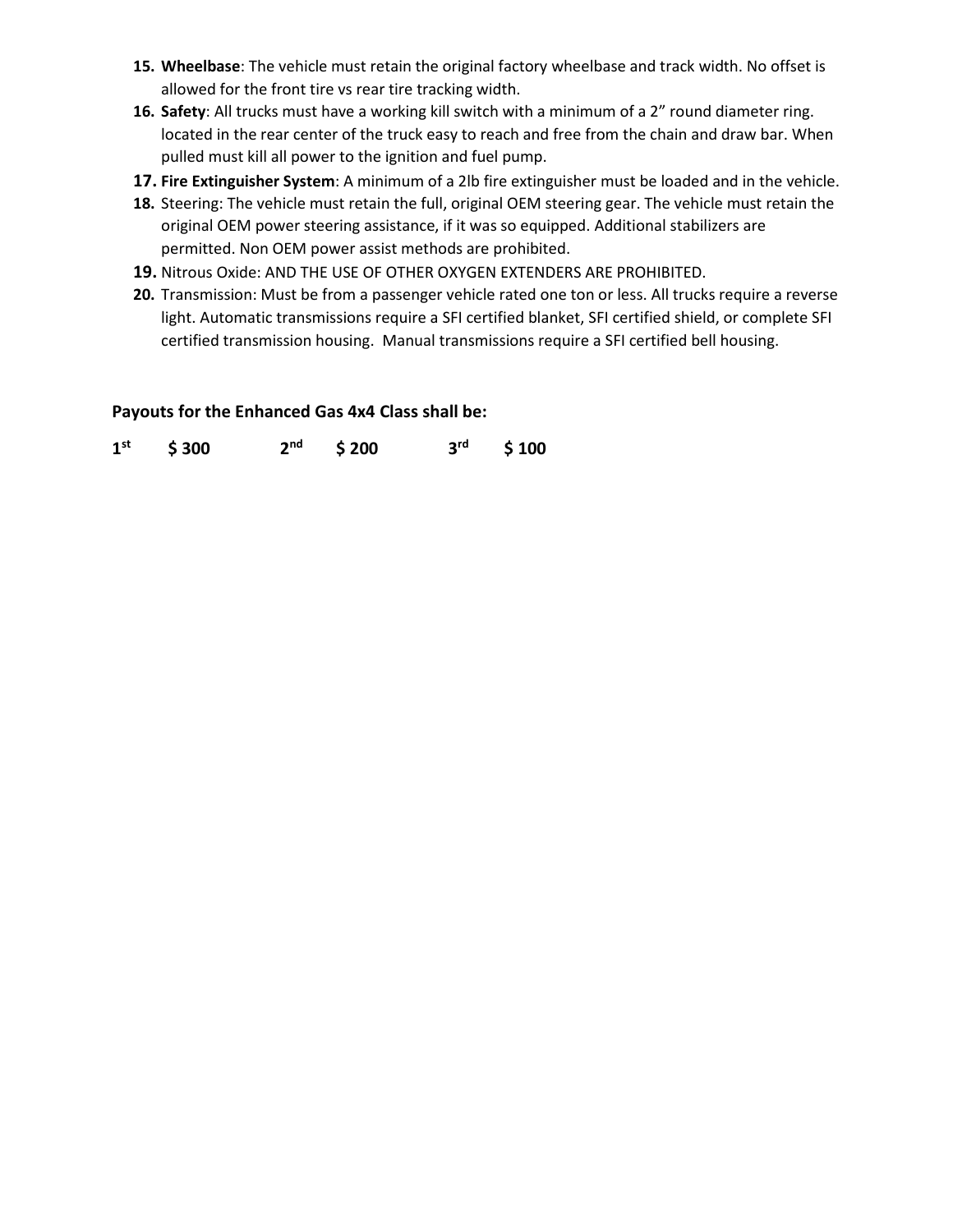# **6200 LB SUPER STOCK GAS / Street Mod 4x4**

This class is for purpose built trucks for pulling competition. Up right Headers are allowed in this class as well as engine upgrades, safety upgrades, and full solid suspensions. Ballast can be added to the front of the trucks no more than 60' ahead of the centerline of the front axle.

- **1. Body:** Body can be a fully lightened and modified truck body. Must have a factory truck style appearance. ( No missing external panels allowed ) Truck bed does not require a sheet metal floor as long as it has a bed cover and bed sides. Cab must have fire wall. Front fenders may be made of any material and trimmed for tire clearance. Must have a hood and the hood must remain latched while competing.
- **2. Ballast:** Ballast is permitted. Hanging front weight is allowed no more than 60" ahead of the center of the front axle.
- **3. Batteries:** Batteries must be securely mounted. They can be in the factory location or added in other locations as long as they are securely mounted and not in interior of the cab.
- **4. Brakes:** Functioning brakes on at least two wheels is mandatory.
- **5. Chassis:** OEM ½, ¾, or 1 Ton frame is required. Full length of factory frame is required. Frame modifications are allowed.
- **6. Driveline:** All driveline components are to be from a 1 ton or smaller pickup.
- **7. Engine:** Engine must be naturally aspirated. Aftermarket blocks are allowed. Aluminum heads are allowed.
- **8. Carburetors:** Limited to a single carburetor.
- **9. Exhaust**: Open exhausted permitted. Upright or downward facing headers permitted.
- **10. Suspension:** Suspension can be solid. Traction bars permitted and all types of shocks are allowed.
- **11. Wheels and Tires:** No cut, altered, studded, Duals, or tire chains. DOT rated wheels and tires only. Max tire size is 36" Diameter.
- **12. Hitch:** OEM style, Manufacturer built class 3 Hitches and Draw bar type hitches allowed. Fixed Horizontal clevises only, with a minimum hole size of 3.5"x3.57". Maximum height of Hitch shall be 26" to the top of the hook point. Hook point shall must extend past the furthest point of the body.
- **13. Driveshaft Loops**: All trucks must have a minimum of six-inch wide u-joint shields around the rear and the front u-joints constructed of at least 1⁄4 inch steel or 3/8-inch aluminum that will safely contain the u-joints and the end of the rear shaft. Chain safety loops are not permitted. Drive shafts must have at least two loops on each shaft with a minimum of 3/4" wide and 1/8" thick steel or 1/4" aluminum.
- **14. Wheelbase**: 135" wheelbase max. Staggered width offset from front to rear wheels is allowed.
- **15. Safety**: All trucks must have a working kill switch with a minimum of a 2" round diameter ring. located in the rear center of the truck easy to reach and free from the chain and draw bar. When pulled must kill all power to the ignition and fuel pump.
- **16. Fire Extinguisher System**: A minimum of a 2lb fire extinguisher must be loaded and in the vehicle.